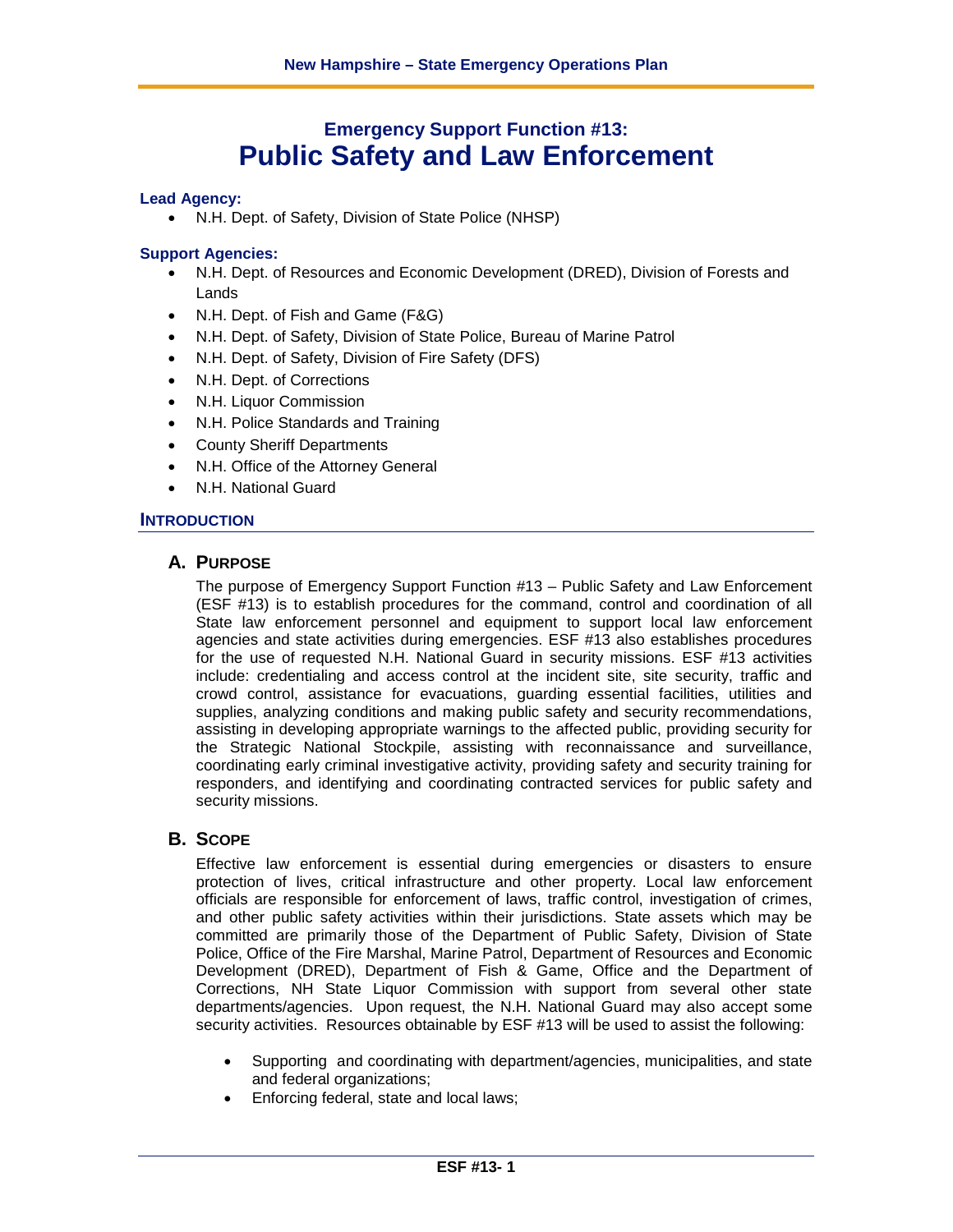- Containing riots and other civil unrest requiring law enforcement capabilities;
- Investigations:
- Warning and evacuations;
- Aerial reconnaissance and transportation:
- Search and rescue;
- Emergency medical services;
- Communications;
- Access control and emergency escorting;
- Enforcement of emergency traffic and public safety regulations;
- Providing resources in support of local and mutual aid regions/districts;
- Coordinating and mobilizing emergency services and safety, law enforcement and protection issues that have, or threaten to, become disasters;
- Prioritizing and initiating emergency work tasking;
- Assisting with the identification of obstructions and damage to the State critical infrastructure and facilities (transportation, water, electrical, natural gas, sewage, hazardous materials and hazardous waste sites – generation, distribution, collection, storage and disposal), as well as general impact assessment in support of State Emergency Response priorities; and,
- Providing personnel for field operations as requested and required.

When ESF #13 is activated, resources will be provided through requests directly to the State Emergency Operations Center (SEOC). The Division of State Police is the lead agency for ESF #13. ESF #13, as with all other ESF and Support Agencies, may also obtain resources through coordination with ESF #7 – Resource Support and from agency related local, State, regional, national, public and private associations or groups. Coordination will also occur with the Private Sector Support for acquisition of needed resources.

#### **SITUATION AND PLANNING ASSUMPTIONS**

# **A. SITUATION**

When an emergency situation is anticipated or occurs, the Department of Safety, Division of State Police will dispatch sworn personnel from the nearest State Police Troop Station to the affected area to establish mutual aid liaisons and monitor the situation. Those personnel will coordinate any requests for additional State law enforcement resources from within the affected area of the State and make requested resources immediately available to the local law enforcement agency(s). Coordination of the use of State resources will be accomplished for local law enforcement by the Troop Commander or a designee from the nearest New Hampshire State Police Troop Station. Should the situation escalate or require at the onset additional State law enforcement resources from outside the affected area, such resources will be dispatched in conjunction with other State law enforcement agency(s) through requests for ESF #13 at the SEOC.

#### **B. PLANNING ASSUMPTIONS**

- **1.** Local jurisdictions or organizations will exhaust their law enforcement resources before seeking assistance from the N.H. State Police.
- **2.** State agency personnel and resources will provide assistance, as available, during an emergency or disaster. The emergency may require HAZMAT, Search & Rescue, investigations and other specialized responses that may rely upon assistance from ESF #13.
- **3.** Based on known or projected threats, imminent hazards or predicted disasters that may require additional resources (beyond the capability of a local district or mutual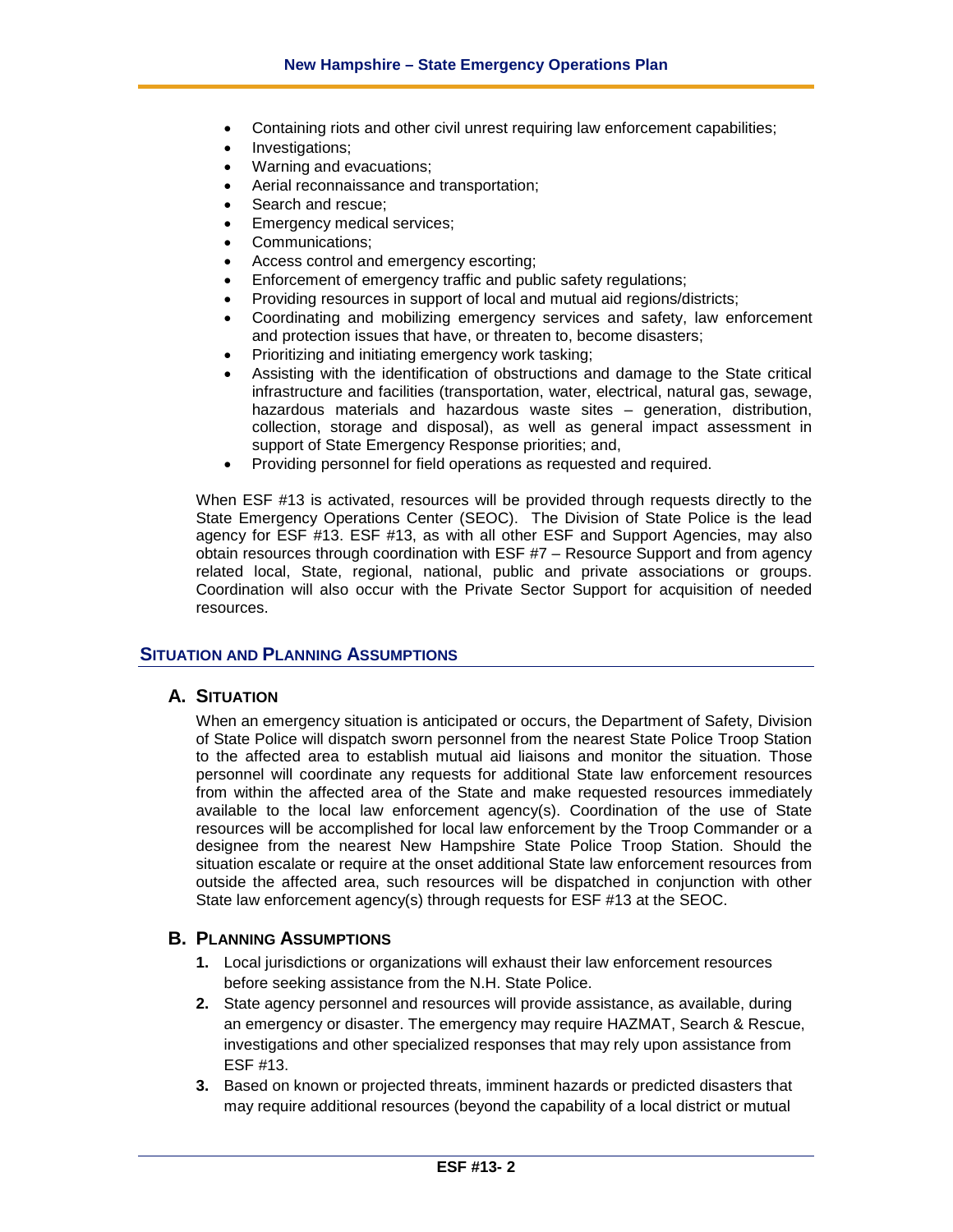aid compact), ESF #13 may mobilize resources and stage them at designated locations in a condition to respond if assistance is requested.

- **4.** ESF #13 lead and support agencies will coordinate with all supporting departments/agencies, municipalities, districts, mutual aid compacts and state and federal organizations who may support ESF #13 to ensure operational readiness prior to, during or after an incident, emergency, or disaster.
- **5.** Activities and responsibilities for the ESF unique to specific incidents are covered in the Incident Specific Annexes of the SEOP.

### **CONCEPT OF OPERATIONS**

#### **A. GENERAL**

- **1.** The sheriff or chief of police is responsible for law enforcement activities within his/her local jurisdiction and will retain command and control. When state law enforcement personnel and equipment are committed, a member of the NH State Police (NHSP) will be assigned to coordinate state activities with the local law enforcement officer in charge. The N.H. State Police will coordinate activities for all other state law enforcement agencies involved as it relates to general law enforcement duties.
- **2.** Should an emergency situation develop and a local government official determines the need for state law enforcement assistance, and the Governor has not declared a state of emergency, the official should coordinate this request through their local chief of police and/or sheriff. Military support for law enforcement missions will be forwarded to the Commissioner of Safety, or his designee, for action.
- **3.** When the SEOC becomes partially or fully activated, state law enforcement local/regional troop commanders shall begin to coordinate their manpower assignments with the representatives at the SEOC.
- **4.** Representatives from the law enforcement agencies will jointly decide on deployment of personnel and equipment. Individual agencies will maintain operational control of their resources in the field. Personnel assigned to assist local governments should inform the NHSP Troop Commander, or his designee of the conditions found and actions being taken by local and state personnel.
- **5.** The HSEM Information Analysis Center (IAC) continually monitors the threat of terrorist activities in coordination with the Division of Homeland Security and Emergency Management, law enforcement officials of Canada and neighboring Provinces and surrounding States. The NHSP Fusion Center advises the Commissioner of Safety and NHSP Commander of appropriate preventive measures and protective actions. All State and Local agencies that identify a potential threat should report that information to the NHSP and HSEM. Agency preventive measures, protective actions or response actions in accordance with procedures outlined in respective ESF or agency annexes that relate to terrorism or weapons of mass destruction threats or incidents, will be coordinated with HSEM. The Terrorism Annex to the SEOP outlines agency response actions by Threat Condition Level.
- **6.** The N.H. National Guard is activated to State Active Duty (SAD) on approval of the Governor through an Executive Order. National Guard forces are to be deployed on a mission-by-mission basis to assist in the protection of life, property, and maintenance of law and order and will be utilized with, or accompanied by, representatives of supported law enforcement agencies.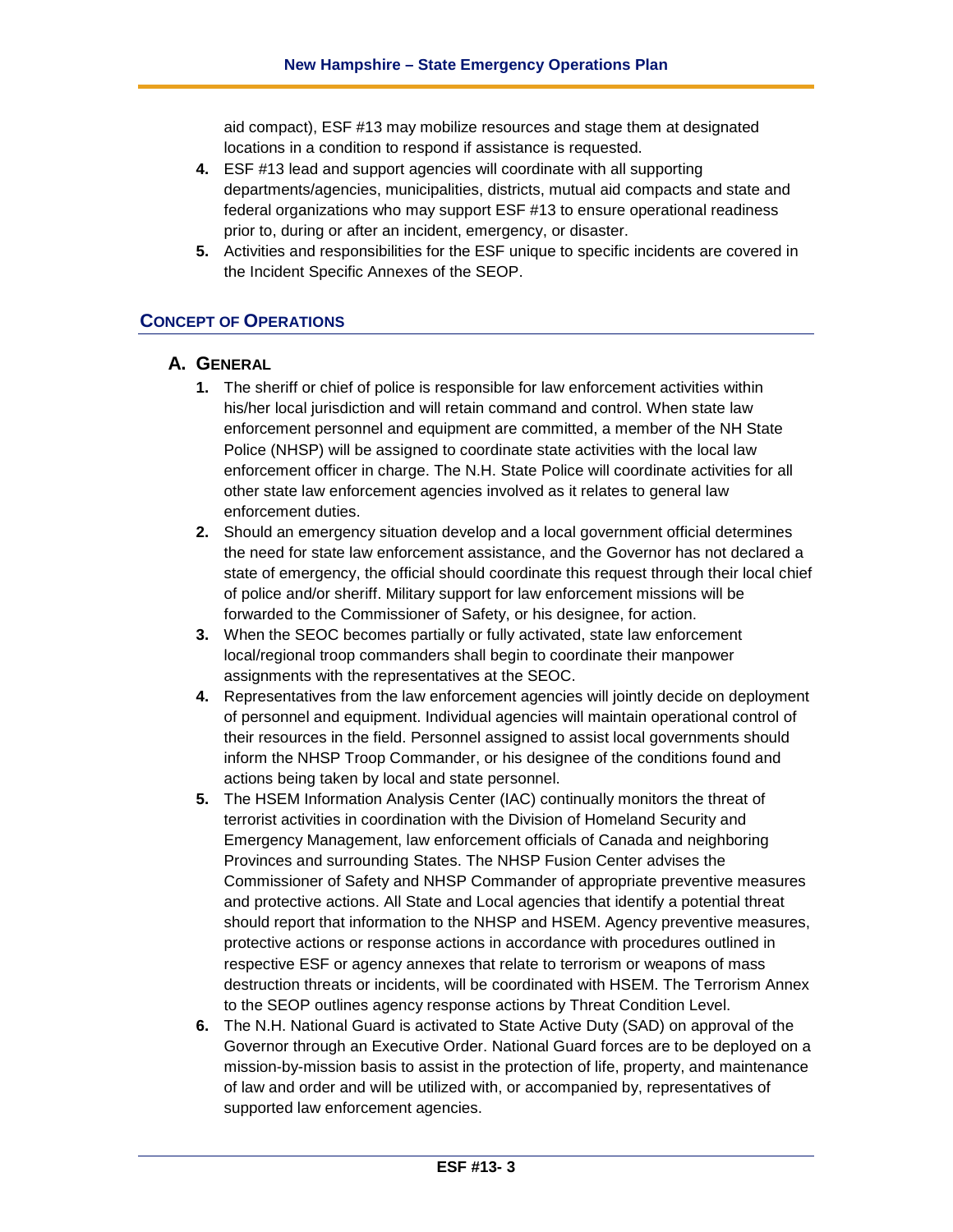- **7.** The National Guard must maintain task force, unit, and detachment integrity at all times. This ensures Guard commanders the ability to coordinate logistical support, mission support, and personnel accountability. Within these constraints outlined above, and with approval from the Governor's Authorized Representative, the National Guard unit commander may, if necessary, commit his troops to any task as the need arises; however, his assigned mission must receive top priority.
- **8.** No use will be made of private security agencies or volunteers unless they are sworn and trained special deputies or auxiliary police. Such personnel will be the responsibility of the public safety agency which appoints and utilizes them. Such personnel will not be used to supplant, but rather supplement, state resources.
- **9.** Equipment/personnel requests and inventories will be made by using the National Incident Management System (NIMS) Resource Typing. Status of committed and uncommitted resources is tracked during activation of the SEOC.
- **10.** Unified Command should be used to manage law enforcement and security assets in the field due to the number and variety of government and private sector organizations that may be involved.

### **B. ORGANIZATION**

- **1. Organizational Chart (Command & Control):** ESF #12 shall function under the direction and control of the SEOC Operations Chief. **(***See Organizational Chart in SEOP Base Plan. Chapter IV.4.b)*
- **2. Operational Facilities/Sites/Components:** 
	- a. **N.H. State Police Troop Stations –** Under the Field Operations Bureau of the N.H. Division of State Police, uniform patrol and troop level investigative services are carried out within Troop Station jurisdictions. Headquarters for each Troop are:
		- i. Troop A Epping (Rockingham & Strafford Counties)
		- ii. Troop B Bedford (Hillsborough County)
		- iii. Troop C Keene (Sullivan & Cheshire Counties)
		- iv. Troop D Concord (Merrimack County)
		- v. Troop E Tamworth (Belknap & Carroll Counties)
		- vi. Troop F Twin Mountain (Coos & Grafton Counties)
		- vii. Troop G Commercial Vehicle Enforcement
			- N.H. State Police and Department of Safety also has and maintains specialty bureaus/divisions with subject matter experts, personnel and equipment.
	- b. **N.H. Dept. of Fish & Game- Law Enforcement Districts**
		- i. District 1 Lancaster (Coos & Northern Grafton Counties)
		- ii. District 2 New Hampton (Carroll, Belknap & Northern Strafford Counties)
		- iii. District 3 New Hampton (Central/Southern Grafton, Central/Northern Sullivan, Northern Merrimack Counties)
		- iv. District 4 Keene (Southern Sullivan, Central/Southwestern Merrimack, Cheshire, Hillsborough Counties)
		- v. District 5 Concord (Central/southern Merrimack, Rockingham, Southern Strafford Counties)
		- vi. District 6 Durham (Southern Strafford, Western Rockingham Counties)
	- c. **N.H. Dept. of Resources and Economic Development (DRED0 Districts**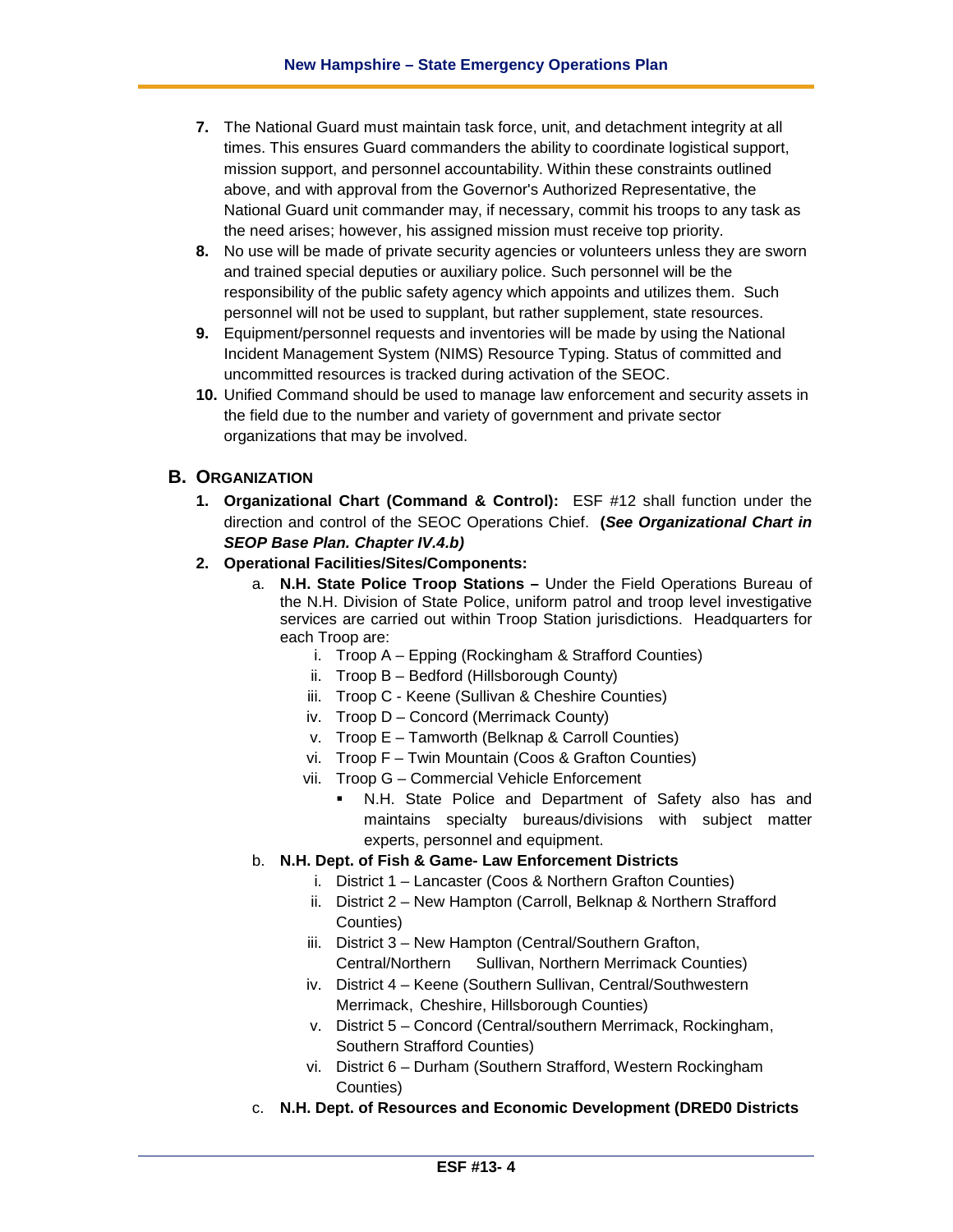- i. Allenstown (Bear Brook) Office:
- ii. Eastern Region: Rockingham, Strafford, Hillsborough, Belknap, Carroll counties.
- iii. Western Region: Merrimack, Sullivan, Cheshire, Lower Grafton counties.
- iv. Lancaster Office: Coos and Grafton counties.
- d. **Evacuation, Staging, Reception, Sheltering Areas -** In coordination with other ESFs and local entities, identify and maintain routing information to/from staging areas, reception areas, and shelters. Teams may be asked to report for deployment or operational readiness status. Identify routing for special equipment, or other special needs that may occur prior to, during or after an incident.
- e. **Dispatch Centers, Incident Command Posts -** In coordination with other like/similar agencies, state dispatch centers may be established, or current local jurisdiction dispatch centers may be utilized, to support response efforts on behalf of the State. Incident Command Posts (ICP) may also be established at or near the incident from which response personnel may be dispatched to on-the-scene operations.
- f. **Agencies' Emergency Operations Centers -** In addition to receiving ESF #13 missions, agencies may receive additional missions serving in a lead or support role to other emergency support functions. Agencies may use a "central" Emergency Operations Center concept to manage the different roles and accomplish all mission assignments. The "central" Emergency Operation Center is a "clearinghouse" that is used by the agencies to "track" assigned missions, resources committed, resources available, needed support for resources committed, needed contracts and contractors, and many other matters necessary for an effective emergency operation. In addition, some agencies may develop an "inter-agency" emergency operation center that is below the "central" emergency operation center or clearinghouse.
- g. **State Emergency Operations Center Mission Tasking** The ESF #13 representative will assign request for assistance to the agency or agencies that have the most appropriate resources and expertise to accomplish the task. No agency should be tasked more than another to ensure a balance in "mission" tasking and to maximize the use of all available resources. Mission Tasks will be posted on WebEOC.
- h. **Field Operations -** ESF #13 may serve in Field Operations (i.e., the Forward State Emergency Response Team, Impact Assessment Teams: Rapid Response Team, Preliminary Damage Assessment Team, Disaster Field Office operations, Recovery Center operations, intrastate and/or interstate mutual aid assistance). Since activation of these activities usually occurs early in an event, its activation sequence should be prepared for in the first hours of an event.
- i. **Specialized and Mutual Aid Teams -** Specialized local, Federal and Mutual Aid teams can be brought in as resources if the proper channels for requesting assistance are followed. Proper declarations would be required and requests should be made on an executive level to mobilize, as appropriate. It will be up to the local Incident Commander, in consultation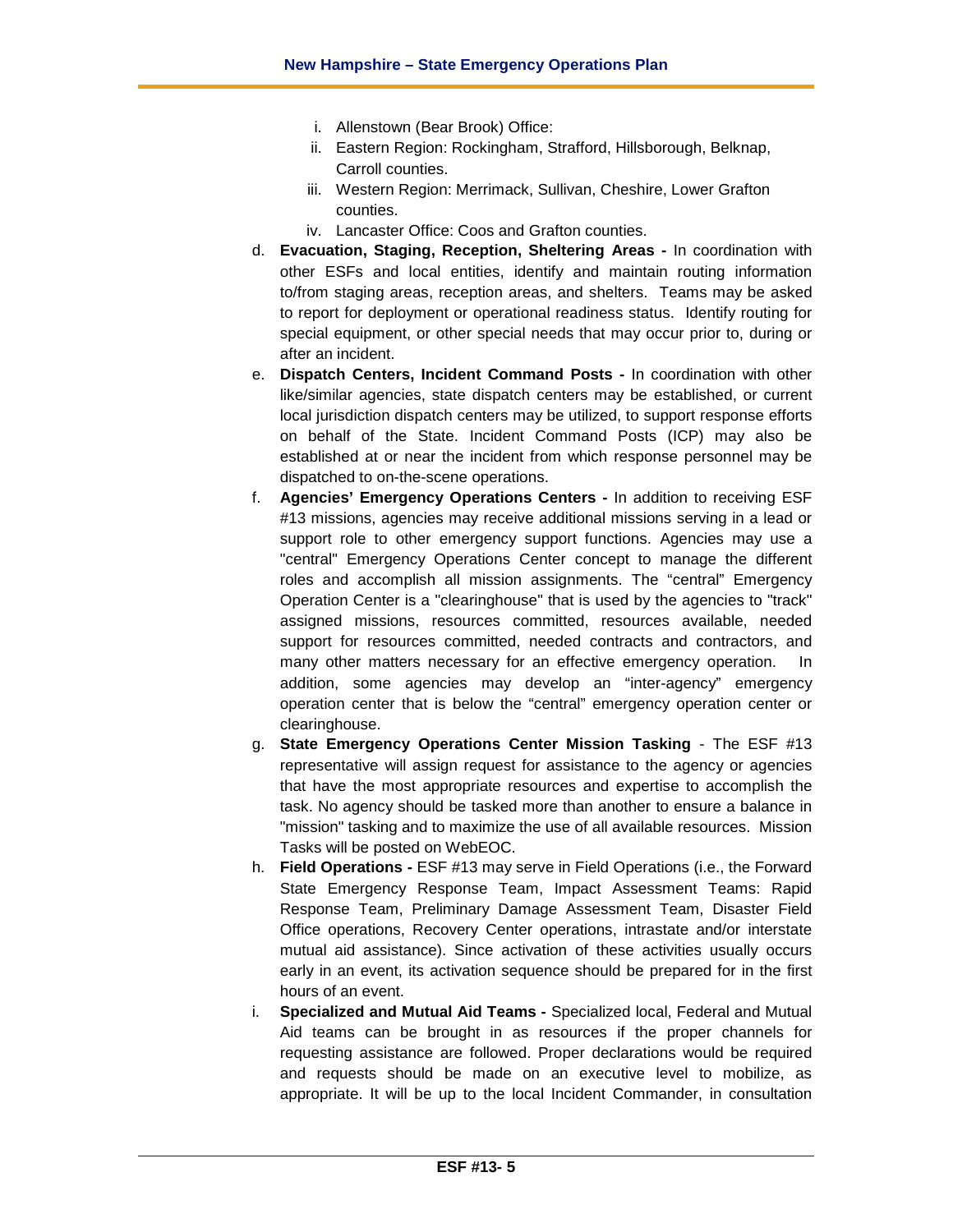with the ESF #13 representative in the SEOC to make the determination when and to what extent to utilize volunteer organizations in activities.

- j. **Federal Resources -** When ESF #13 foresees or has a need for resources not otherwise available, action will be taken to secure such resources through the *National Response Framework* (NRF) or some other federal source. Normally, an action to secure a resource from a federal source would be coordinated with/through the State Coordinating Officer and/or the Federal Coordinating Officer. However, if an ESF agency has no recourse through the Federal Emergency Management Agency, that ESF #13 may coordinate directly with the federal agency that can provide the needed federal resource.
- k. **Contracts and Contractors -** Resources that are available through ESF #13 may, at times, best be obtained through a contractor. Agency(ies) contracts may be utilized or access to State of New Hampshire or private sector contracts may be made through coordination with ESF #7. Contractual personnel may not be used to supplant state assets/resources. No use will be made of private security agencies or volunteers unless they are sworn and trained special deputies or auxiliary police. Such personnel will be the responsibility of the public safety agency which appoints and utilizes them.
- l. **Mitigation and/or Redevelopment -** ESF #13 does not have budgetary authority or funds for mitigation or redevelopment needs that result from an emergency or disaster. Therefore, ESF #13 can only provide (as in-kind or matching) professional, technical, and administrative personnel and their use of related equipment for mitigation and redevelopment efforts that may follow an event. Such in-kind or matching resources can be used to support the review, investigation, contracting, and other professional, technical, and administrative tasks generally required for mitigation and/or redevelopment activities.

#### **3. Policies**

- a. Actions initiated under ESF #13 are coordinated and conducted cooperatively with State and local incident management officials and with private entities, through coordination with the SEOC. Each supporting agency is responsible for managing its respective assets and resources after receiving direction from the ESF #13 lead agency.
- b. Actions taken during an emergency are guided by and coordinated with state and local emergency preparedness and response officials, Department of Homeland Security officials, appropriate federal agencies, and existing agency internal policies and procedures.
- c. The organizations providing support for each incident coordinate with appropriate ESFs and other agencies, including the Safety Officer, to ensure appropriate use of volunteers and their health and safety and to ensure appropriate measures are in place to protect the health and safety of all workers.
- d. The use of N.H. National Guard assets for security: Requests to use N.H. National Guard assets (i.e. Civil Support Team) for support to law enforcement will be made through the State EOC and will include a clearly defined the anticipated role for N.H. National Guard forces. N.H. National Guard forces will not be armed without written approval of the Governor. Appropriate force protection rules, and the desired arming level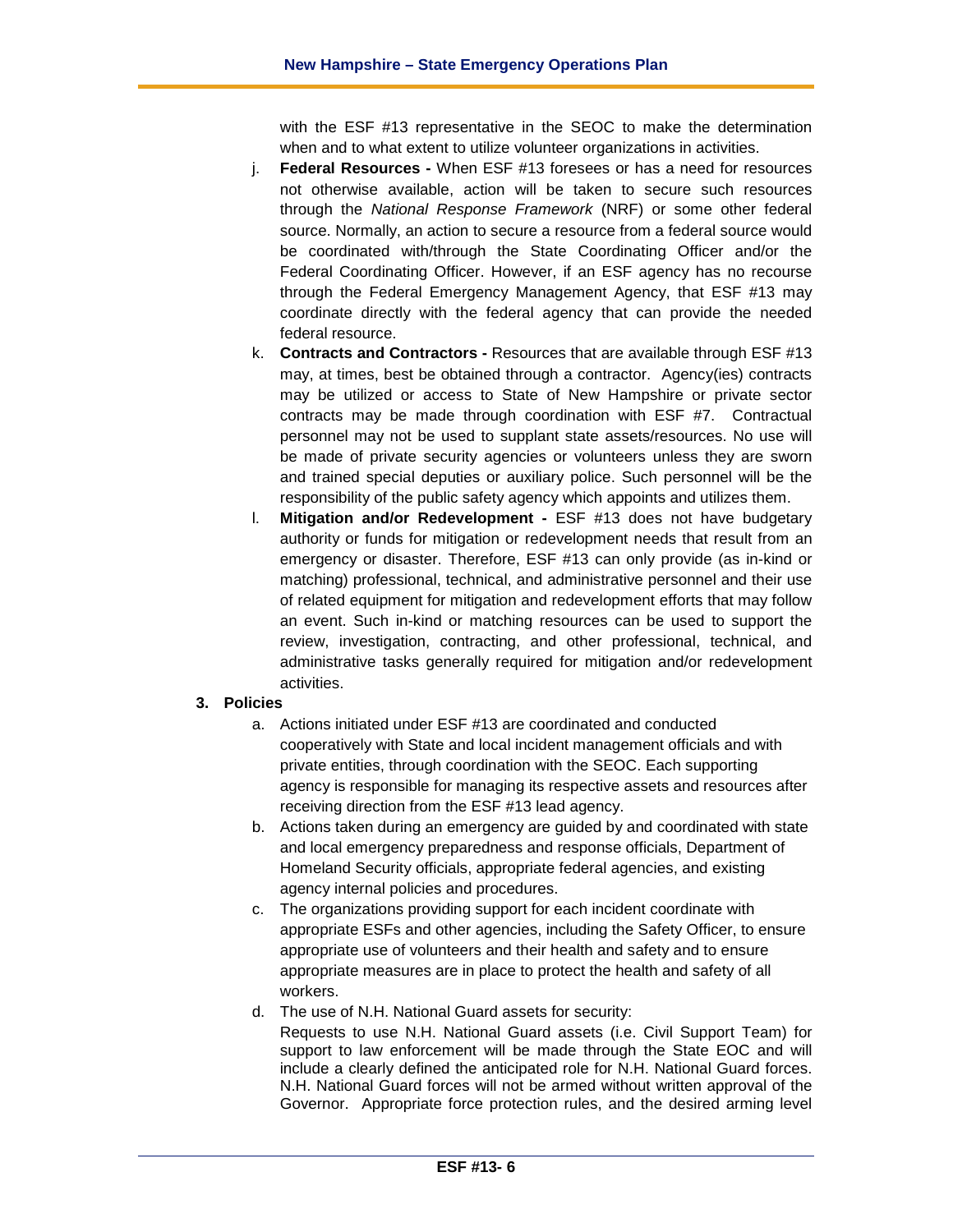will be determined by the Governor and Adjutant General in coordination with the New Hampshire Attorney General's office and the N.H. National Guard Judge Advocate General.

### **PHASED ACTIVITIES**

### **A. PREVENTION ACTIVITIES**

These activities, focusing on the protection of life and property, are performed on an ongoing basis. They are also performed as a particular incident is on-going to help ensure additional incidents do not occur simultaneously.

#### **B. PREPAREDNESS ACTIVITIES**

#### **General**

- **1.** Developing plans for the effective response of ESF #13 and protection of public health and security during an emergency incident.
- **2.** Generating information to be included in SEOC briefings, situation reports and/or action plans.
- **3.** Maintaining personnel and equipment in a state of readiness appropriate to existing and anticipated emergency conditions to include mobilizing resources and staging them at various locations.
- **4.** Maintaining a system to recognize credentials of associated agencies.
- **5.** Based upon hazardous conditions, conducting safety education activities for the public.
- **6.** Providing trained personnel for assignment to the SEOC during activation. Assuring sufficient personnel for an extended and/or 24-hour activation period.
- **7.** Releasing information (in coordination with the JIC, if one is established) via news releases, brochures, or websites.
- **8.** Developing and maintaining a database of locations and contact information for ESF #13 resources.
- **9.** Developing procedures to protect public from emergency incidents, including evacuation strategies (in coordination with ESF #1 – Transportation).
- **10.** Developing protocols and maintain liaison with other consulting and incident-related or specific agencies, organizations and associations. Establishing operational needs for law enforcement and security services and personnel during an emergency.
- **11.** Assisting local governments in training of personnel and rescue organizations for security operations.
- **12.** Supporting the Emergency Management Assistance Compact (EMAC) and International Emergency Management Assistance Compact (IEMAC) including training of ESF on EMAC/IEMAC responsibilities, and pre-identification of assets, needs and resources that may be allocated to support other states/provinces.
- **13.** Annually review the Department of Homeland Security Core Capabilities and integrate tasks as appropriate.
- **14.** ESF #13 personnel should be integrating NIMS principles in all planning.
- **15.** Evaluating the probability and time period of the response and/or recovery phases for the event.
- **16.** Conducting and supporting security and special event planning efforts.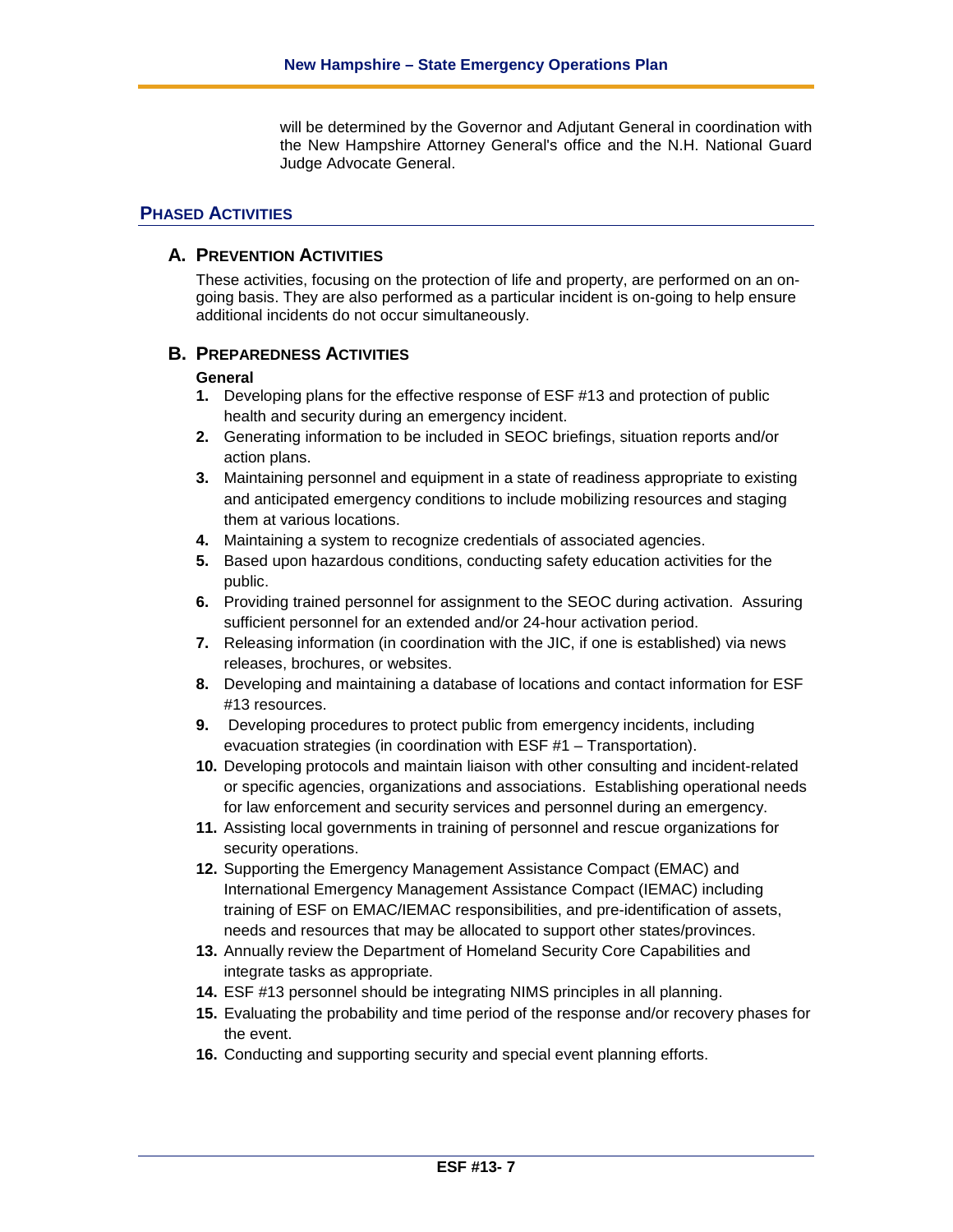# **C. RESPONSE ACTIVITIES**

- **1.** Assigning and scheduling sufficient personnel to cover an activation of the SEOC for an extended period of time. Providing updates and briefings for any new personnel reporting for ESF #13 duty. Maintaining and updating WebEOC as appropriate for all ESF #13 agencies.
- **2.** Evaluating and tasking public safety, law enforcement and security support requests for the threatened and/or impacted area.
- **3.** Supporting local public safety departments, mutual aid compacts with appropriate resources including the deployment of specialized teams and resources. Once resources are requested, providing direct liaison with police chiefs, sheriffs and/or Incident Commanders in affected area.
- **4.** Providing security for the SEOC and other emergency facilities, as requested.
- **5.** Assessing the situation, as requested, to include:
	- a. Potential impact on human health, welfare, cultural resources, safety and the environment;
	- b. Types, availability, and location of response resources, technical support, and firefighting and cleanup services needed; and,
	- c. Priorities for protecting human health, safety, welfare, resources, environment.
- **6.** Supporting requests for investigations and inspections as needed.
- **7.** Assisting in evacuation of individuals and animals in impacted area.
- **8.** Providing public safety and law enforcement information for the public in coordination with PIO/JIC.
- **9.** Assisting, as requested, to help provide temporary access/egress and security of critical facilities/key resources (as requested) and emergency routes as necessary for passage of emergency response personnel and evacuees or surge populations.
- **10.** Assisting with security for response personnel, as requested.
- **11.** Planning and preparing the personnel notification systems to support the requests and directives resulting from a Governor-declared State of Emergency and/or requests for a federal disaster declaration.
- **12.** Coordinating with other ESFs, as necessary.
- **13.** Providing support for any Protective Action Requirements (PAR) the incident requires.
- **14.** Assisting in and coordinating requests for N.H. National Guard assets for ESF #13 missions.
- **15.** Coordinating and preparing for the arrival of federal assets, as requested. Planning and preparing the notifications systems to support the deployment of response personnel.
- **16.** Coordinating with ESF #7 for the location and use of storage sites such as staging areas for the deployment of personnel, assets and materials (including food, specialized equipment, medical supplies, chemicals) into the affected area.
- **17.** Continuing to update WebEOC and mission assignment tasking.
- **18.** Participating in SEOC "After-Action Report" actions.

# **D. RECOVERY ACTIVITIES:**

- **1.** Assigning and scheduling sufficient personnel to cover continued activation of the SEOC.
- **2.** Providing updates and briefings for any new personnel reporting for ESF #13 duty.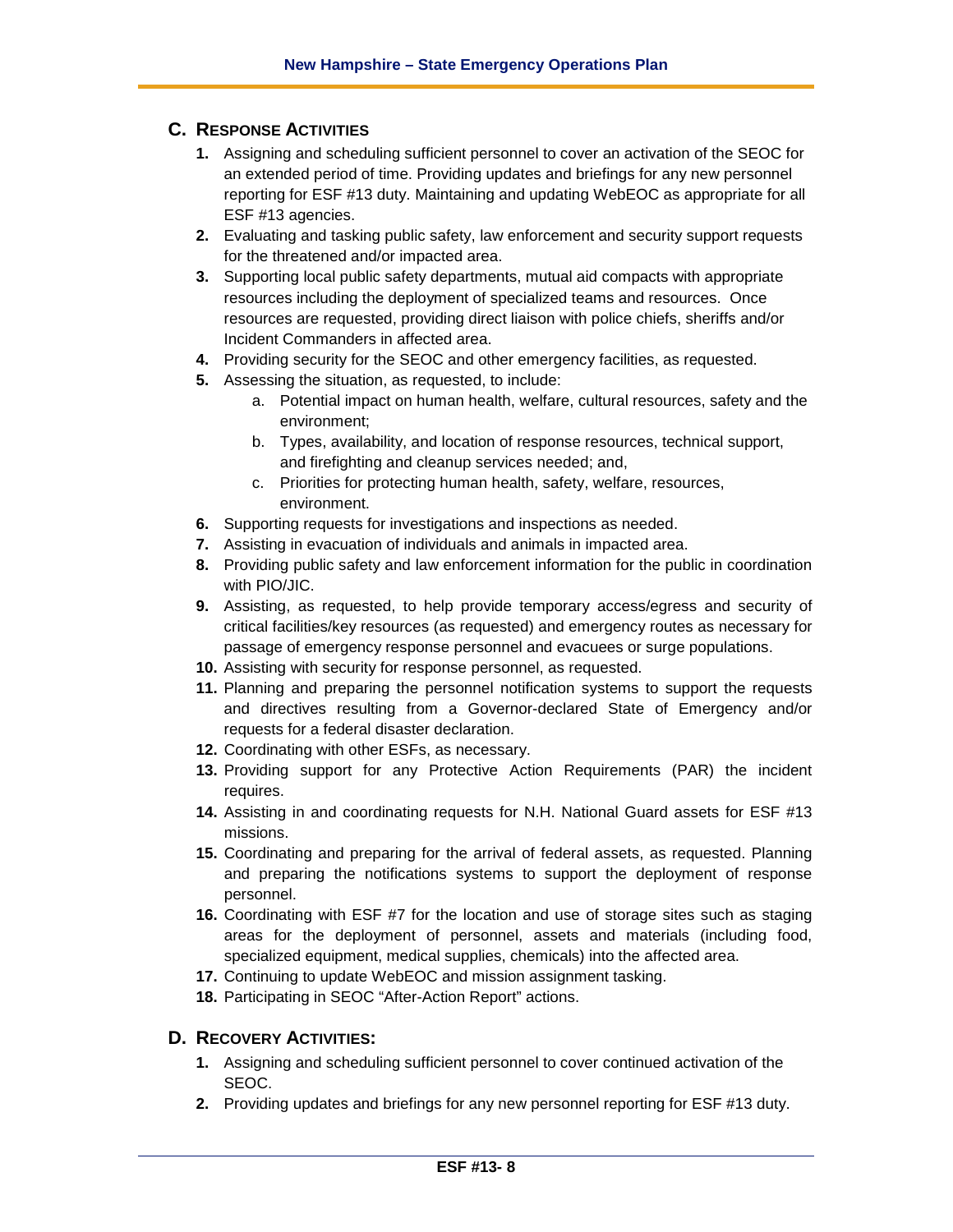- **3.** Maintaining and updating WebEOC as appropriate for all ESF #13 agencies. Seeking information concerning projected date the SEOC will deactivate.
- **4.** Evaluating and tasking ESF #13 support requests for impacted areas during recovery activities. Continuing to coordinate activities and requests with partner ESFs. Coordinating appropriate records of work schedules and costs incurred by ESF #13 agencies during the event.
- **5.** Assisting with security of recovery personnel, as requested.
- **6.** Preparing for the arrival of and coordinating with FEMA ESF #13 personnel.
- **7.** Assisting in reconstitution of law enforcement agencies in impacted area, as requested.
- **8.** Assisting in return of evacuees to impacted area or surge populations back out of areas of safe havens.
- **9.** Generating information to be included in SEOC briefings, situation reports, and/or action plans.
- **10.** Identifying and tracking any lost or damaged equipment and record any personnel injuries or equipment accidents.
- **11.** If mitigation and/or redevelopment phase is probable, start pre-planning actions with agency, State, and/or federal officials. Implementing and monitoring the "After-Action Report" for ESF #13.

# **E. MITIGATION ACTIVITIES**

- **1.** Providing updates and briefings for any new personnel or agencies providing services under ESF #13 for requested mitigation activities.
- **2.** Evaluating the probability and time period of the mitigation and/or redevelopment phase for the event. Collaborating with other ESF agencies regarding mitigation and/or redevelopment activities that may need ESF #13 support. Beginning to plan for and provide support for mitigation and/or redevelopment activities that may begin before SEOC deactivation and continue for several months and require support.
- **3.** Supporting requests and directives resulting for the Governor and/or FEMA concerning mitigation and/or redevelopment activities. Probable requests and directives include establishment of review and study teams, support of local government contracting for mitigation and/or redevelopment needs, and other similar professional, technical, and administrative activities.
- **4.** Generating information to be included in SEOC briefings, situation reports, and/or action plans, as appropriate.
- **5.** Implementing and monitoring the "After-Action Report" for ESF #13, including activities that may need to be incorporated into future activations and plans.

# **ROLES & RESPONSIBILITIES**

# **A. ACTIVITIES ASSOCIATED WITH FUNCTION:**

ESF #13 Lead and Support Agencies activities include:

**1.** All ESF #13 lead and support agencies will provide credentialed, trained personnel to serve as ESF #13 representatives in the SEOC, as capable. Maintaining and updating WebEOC, points of contact for personnel and resources and available duty rosters.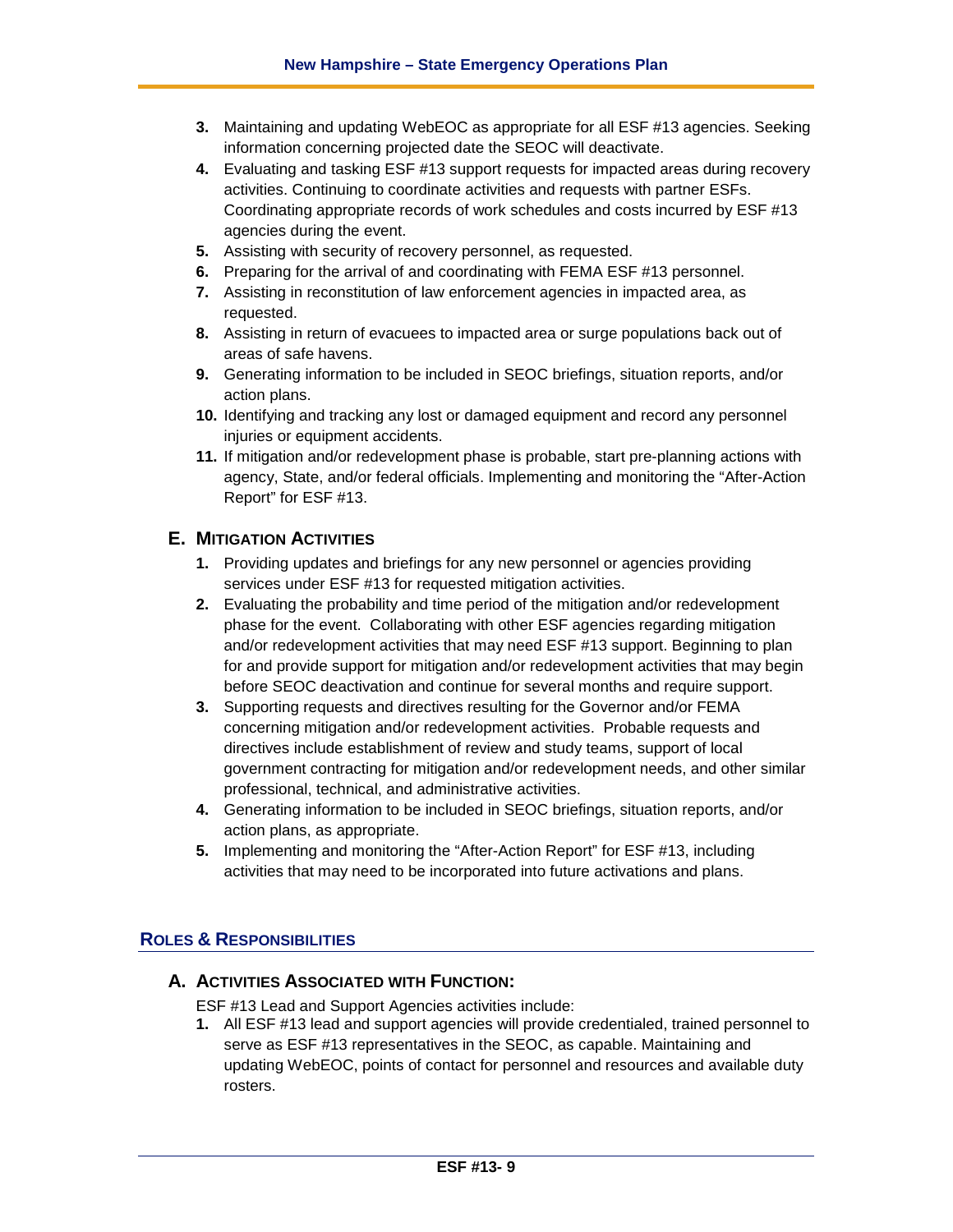- **2.** All personnel have access to their agency's available and obtainable resources. The committed and uncommitted status of such resources is continuously tracked during an activation of the SEOC. All personnel have access to appropriate records and data that may be needed for an ESF #13 response (i.e., mutual aid compacts, facilities listings, maps, etc.).
- **3.** Providing support and actively engaging in all ESF #13 missions, as requested.
- **4.** Participating in the evaluation and mission assignment of ESF #13 resource requests submitted to the SEOC including resources that are available through mutual-aid agreements, compacts, and/or FEMA.
- **5.** Supporting the development of situation reports and action plans for ESF #13 during activation of the SEOC.
- **6.** Providing Subject Matter Experts (SME's) as requested to support public notification and information and other emergency response activities.
- **7.** Assisting in revisions/updating of ESF #13 and other appropriate and related response/mitigation plans.
- **8.** Participating in HSEEP-compliant exercises and drills.
- **9.** Working with the Safety Officer to ensure the health and safety of response workers.

#### **B. AGENCY SPECIFIC**

#### **1. Lead Agency: Division of State Police**

- a. ESF #13 administration, management, planning, training, preparedness, response, recovery, and mitigation/redevelopment activities. Assuring worker safety.
- b. Assigning personnel to the ESF #13 duty schedule at the SEOC. Providing staffing and resources necessary to conduct impact assessment of the impacted area.
- c. Developing operating procedures to implement the Public Safety and Law Enforcement Emergency Preparedness/Response/Recovery/Mitigation functions.
- d. Working with support agencies to assure maintenance and periodic updating/revision of this ESF Appendix.
- e. Maintaining position logs and mission-tasking in WebEOC.
- f. Developing and implementing plans for protection of public safety through coordination of law enforcement and investigation mission. Coordinating with other support agencies, ESFs, and external partners to meet mission requirements.
- g. Providing technical assistance to other ESFs and internal and external partners during emergencies/incidents that have law enforcement and/or public safety components.
- h. Participating in HSEEP-compliant exercises/drills to test operating procedures. Providing appropriate training to meet ESF mission. Ensuring that all support agencies are included in appropriate training and exercise functions.
- i. Coordinating release of information on public safety and disaster planning with PIO/JIC through news releases, brochures, websites or other means.
- j. Coordinating meetings and activations, as necessary, of the appropriate response–related teams, agencies and partners. At such meetings, participants will discuss the operational preparedness and response actions necessary for ESF #13 coverage and responsibilities.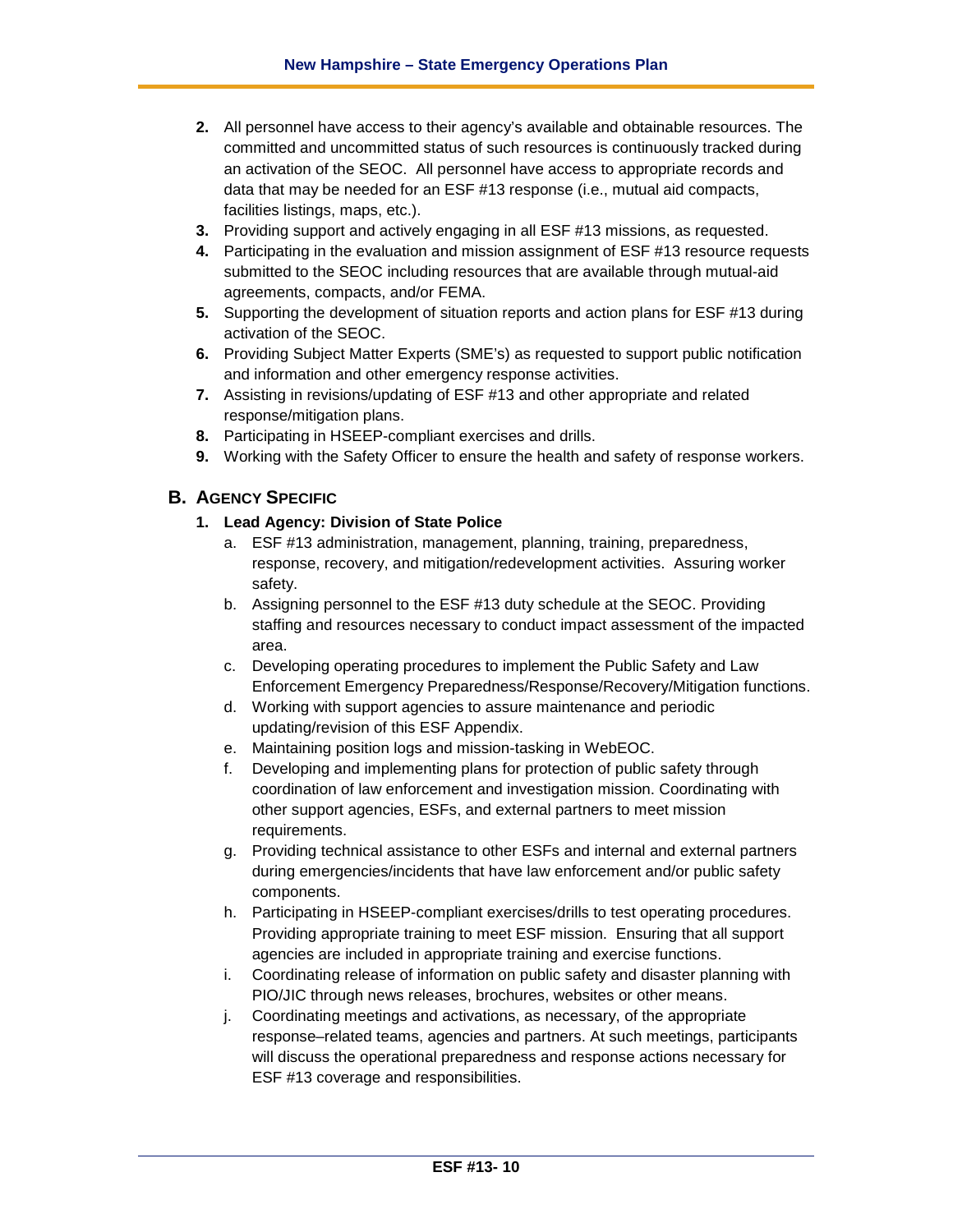- k. Providing/securing appropriate mappings, floor plans, etc. pertinent to mission response activities, as appropriate.
- l. Providing security at SEOC and other appropriate incident-related facilities.
- m. Seeking and securing assistance from other state enforcement personnel, as may be required. Activating regional law enforcement assistance as needed through NESPAC.
- n. Providing appropriate law enforcement investigations. Arranging for prosecution as required.
- o. Developing and maintaining a database of points of contact, agency missions, etc. for support agencies.
- **2. Support Agencies:**
	- a. **Dept. of Resources and Economic Development – Division of Forest and Land**
		- i. Conducting law enforcement and public safety activities relative to state or agency-owned parks, reservations and forests, including evacuations and closings.
		- ii. Enforcing various forest laws including wildland fire prevention, air quality, timber theft and trespass, deceptive forestry business practices, wetlands, basal area, timber tax, timber harvesting, and forest health.
		- iii. Assisting with establishing, implementing, and maintaining of emergency communications required for public safety and law enforcement.
		- iv. Conducting origin and cause determination on wildland fires and cooperating in prosecutions for wildland arson.
		- v. Monitoring and providing fire weather and danger forecasts to all wildfire suppression forces.
		- vi. Conducting/providing statewide safety training and education including wildfire and wildland and park safety. During incident, coordinating with Incident PIO and/or JIC.
		- vii. Providing incident management teams as requested.

#### b. **Dept. of Fish and Game**

- i. Conducting law enforcement and public safety activities relative to the state's fish, wildlife and marine resources.
- ii. Enforcing off-highway recreational vehicle regulations.
- iii. Assisting with evacuations from forestlands and waterways in the impacted area.
- iv. Assisting in identifying origin and determination of wildland fires and cooperating in prosecutions for wildland arson.
- v. Conducting/providing statewide safety training and education including wildfire and wildland and park safety. During incident, coordinating with Incident PIO and/or JIC.
- vi. Providing incident management teams as requested.

#### c. **Marine Patrol**

- i. Providing law enforcement on all bodies of water in the State having 10 acres or more, as well as rivers and tidal waters.
	- 1. Enforcement of state boating laws and administrative rules.
	- 2. Enforcement of state criminal laws.
	- 3. Investigation of all boating accidents and drowning.
	- 4. Providing seacoast security.
	- 5. Installation, maintenance, and removal of state owned marine aids to navigation.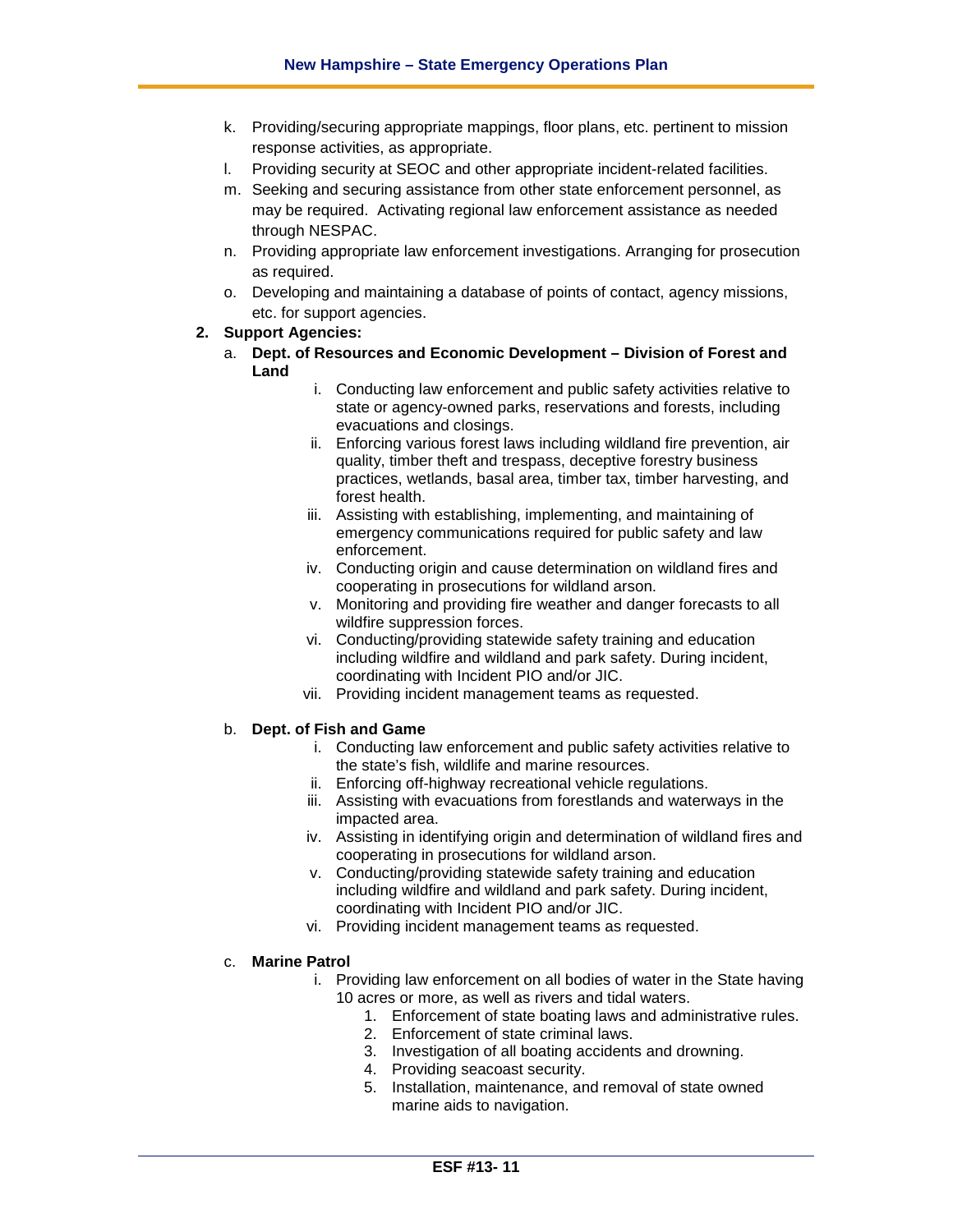- 6. Inspection of commercial vessels and testing of commercial operators.
- ii. Coordinating evacuations from state waterways and from coastal waters, in coordination with the Coast Guard, from coastal waters.
- iii. Maintaining inspection records on commercial water vessels.
- iv. Maintaining lists of all public waterways of 10 acres or more.
- v. Assessing and reporting damage to state waterways.
- vi. Conducting/ providing statewide safety training and education including marine vessel safety. During an incident, coordinating with Incident PIO and/or JIC.

#### d. **Division of Fire Safety**

- i. Providing law enforcement as it relates to arson and fire-caused investigations.
- ii. Providing fire code enforcement, fire public safety and education and carbon monoxide and fire-related death investigations.
- iii. Assisting in prosecution of arson and fire-related criminal activities.

#### e. **Dept. of Corrections**

- i. As part of the criminal justice system, providing supervision and treatment of offenders and a continuum of services to promote reentry into society.
- ii. Providing prison operations throughout the state.

#### f. **N.H. Liquor Commission**

- i. Providing law enforcement personnel as requested.
- ii. Assisting in prosecution of public safety and law violations.

#### g. **N.H. Police Standards and Training**

- i. Providing law enforcement information for departments within the State.
- ii. Providing training and certification for police officers and sworn officials throughout the State.
- iii. Providing a roster of potential resources of sworn officials that may be utilized in state emergency situations.

#### h. **County Sheriff Departments**

i. Providing available County Deputies for law enforcement activities.

#### i. **Office of the Attorney General**

i. Providing legal assistance including the laws pertaining to public safety, security and law enforcement.

#### j. **N.H. National Guard**

i. Providing N.H. National Guard personnel for security and law enforcement duties.

#### **C. COORDINATION WITH OTHER EMERGENCY SUPPORT FUNCTIONS:**

All ESFs will coordinate, as appropriate, with other ESFs by providing:

- **1.** Notifying partners of available resources, including meeting specialized needs and requirements.
- **2.** Providing availability of subject matter experts for specialized requirements.
- **3.** Coordinating all communications and messaging to the public through the PIO/JIC.
- **4.** Assisting with debris removal.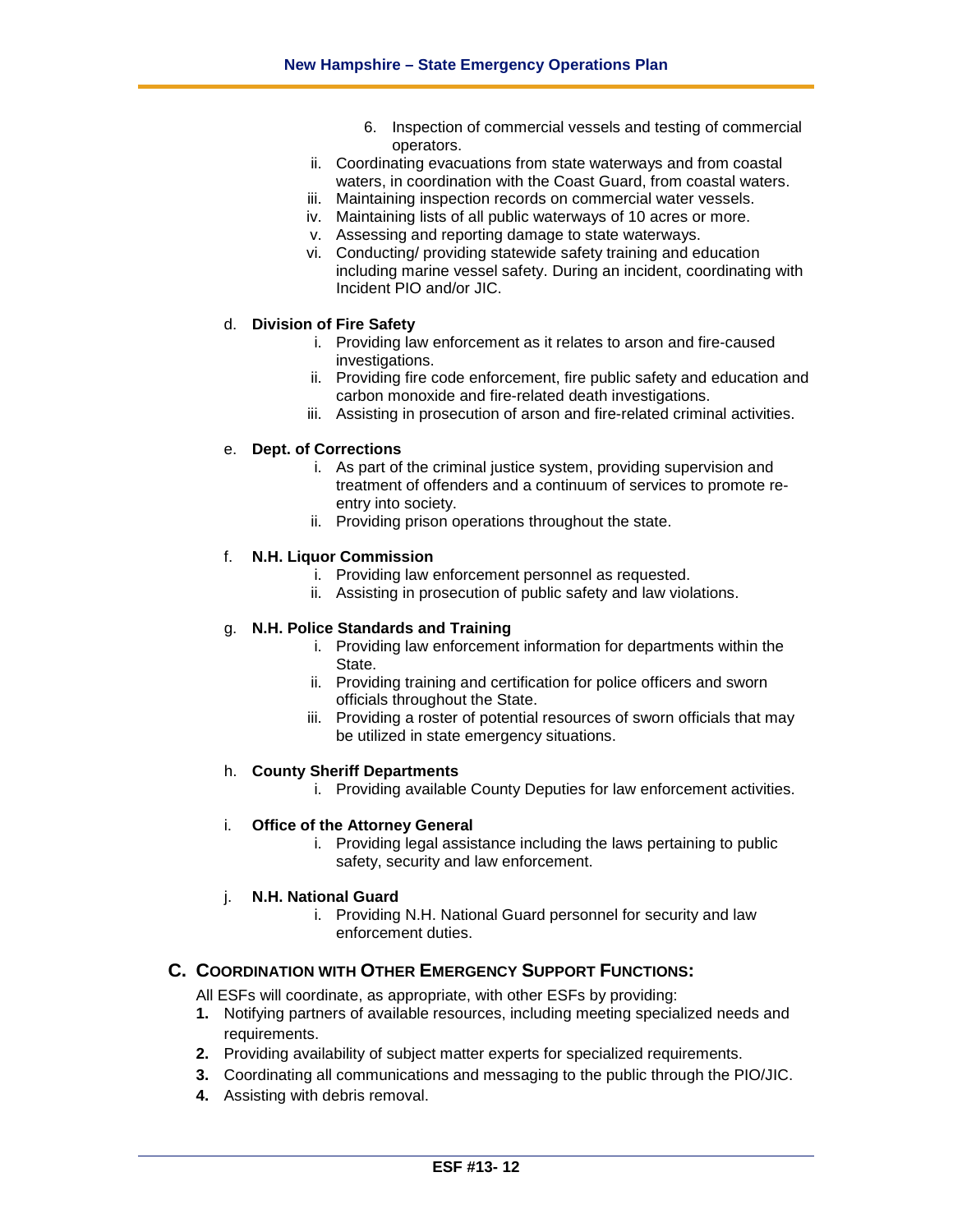- **5.** Notifying partners of availability of facilities/assets that may be used for repair, refueling, servicing, storage, collection and staging areas.
- **6.** Setting and maintaining of public safety/security perimeters.

# **D. SEOP HAZARD-SPECIFIC INCIDENT ANNEXES WITH ESF #13 RESPONSIBILITIES:**

- Terrorism
- Radiological Incident at Nuclear Power Plant
- Hazardous Materials
- Public Health Emergency

#### **I. FEDERAL RESPONSE INTERFACE/STATE & INTERNATIONAL MUTUAL AID**

When public safety and law enforcement needs exceed the capability of the State, with the approval of the Governor, the ESF #13 Lead Agency will coordinate activities with the lead Federal agency for ESF #13 under the provisions of the *National Response Framework (NRF).* State and International Mutual Aid agreements (EMAC/IEMAG, etc.) may also be activated as the situation warrants.

#### **ADMINISTRATION AND LOGISTICS**

#### **A. POLICIES:**

- **1.** All agency and ESF Plans provide for administrative and logistical support necessary to maintain a 24-hour, 7 day a week, sustained operation.
- **2.** Administrative and logistical support of operational field elements are the responsibility of each participating agency.
- **3.** Provision is made by each participating agency to record all resources used in support of the emergency operation and provide such information to the Finance and Administration Section for consolidation and recording.
- **4.** Participating agencies will be notified when threshold levels are reached for implementation of any federal assistance programs or requests from mutual aid compacts.

### **B. NOTIFICATION AND REPORTING:**

#### **1. Notification**

- a. The N.H. State Police, a municipality or State Agency will notify HSEM that an incident has occurred, or has the potential to occur, that threatens or impacts an area of New Hampshire. HSEM will gather information for on-going situational awareness and notify ESFs, as appropriate.
- b. HSEM personnel will make the decision to activate the SEOC and determine level of activation.
- c. If SEOC activation is determined to be necessary, the HSEM Agency Liaison will notify the ESF Lead Agency of the activation and request designated personnel to report to the SEOC or to remain on stand-by.
- d. The Lead Agency will then notify the appropriate ESF Support Agencies and determine coverage/duty roster for the ESF desk in the SEOC. WebEOC will be utilized to provide continuous situational awareness.
- e. All ESF agencies will make appropriate notifications to their appropriate regions, districts or local offices.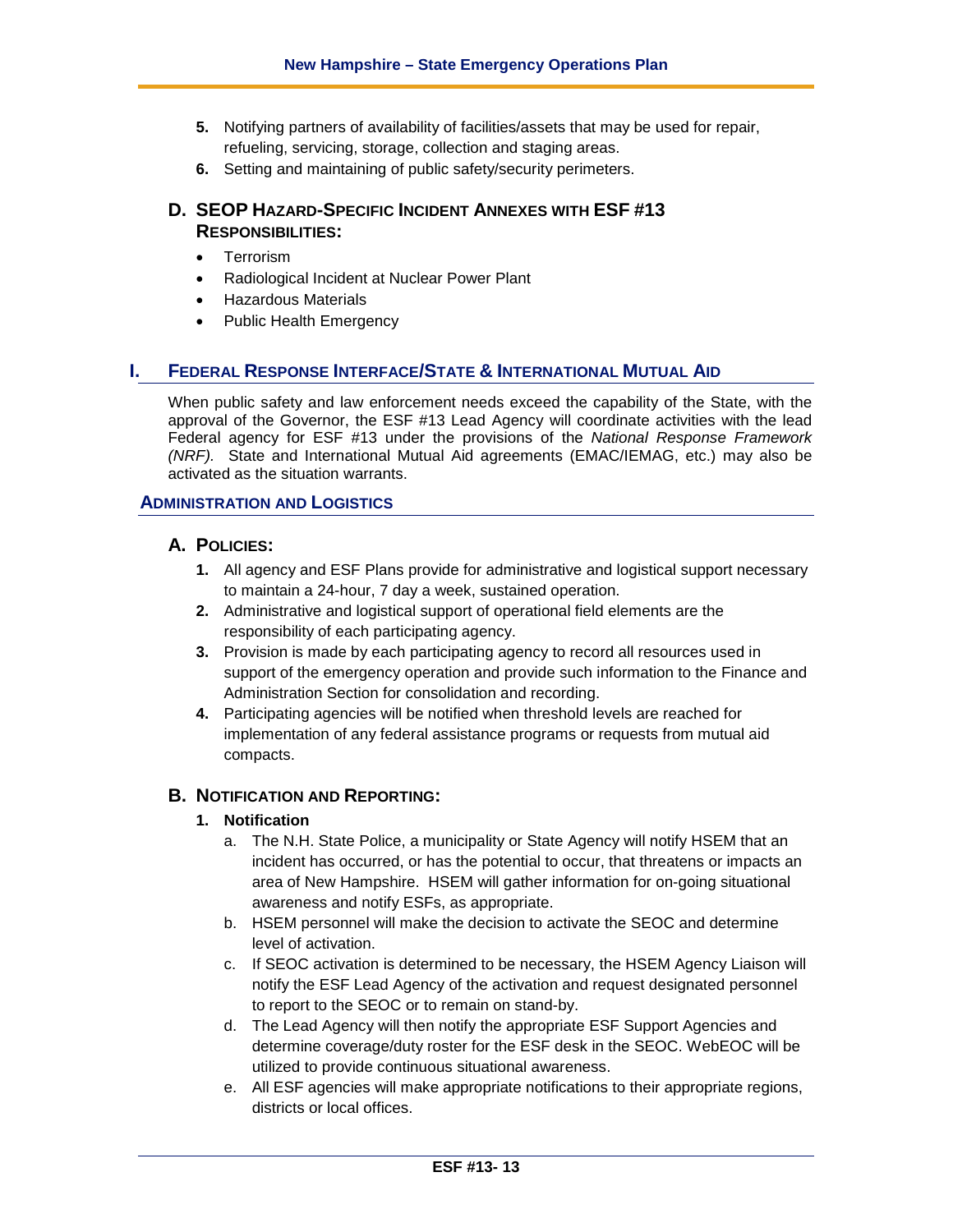f. The above notification process will be utilized for all phases of activation and activities in which the ESF will be involved.

#### **2. Event Reporting**

- a. Event and position logs should be maintained by each ESF agency in sufficient detail to provide historical data on activities taken during the event.
- b. Agencies are also expected to keep their Lead Agency updated upon all activities and actions.
- c. The Lead Agency will be responsible for making periodic reports to their Sections on activities taken by ESF #13, in total, during the event and assure they are properly documented.
- d. All financial reporting will be done through the ESF #13 Lead Agency on behalf of their support agencies. All financial management documents must comply with standard accounting procedures and applicable agency, State and Federal guidelines, rules, standards and laws.

#### **3. Agreements/MOUs, etc.**

Lead and Support Agencies will maintain up-to-date agreements and Memorandums of Understanding, Letters of Agreement (MOU/LOA) with various other agencies, regions, states or countries, as appropriate. Each agency is responsible for keeping these documents updated and with appropriate points of contact. Support Agencies should keep the Lead Agency informed of any such agreements which may impact resources or capabilities during an emergency incident. The State of New Hampshire also maintains agreements and mutual aid compacts on behalf of various organizations. These may be activated as the situation warrants.

#### **DEVELOPMENT, MAINTENANCE AND IMPLEMENTATION OF ESF/SEOP**

#### **A. RESPONSIBILITIES**

Development, maintenance and implementation of this Appendix rest with the Lead Agency in consultation and collaboration with the Support Agencies.

#### **B. CORRECTIVE ACTIONS**

Following each activation, exercise, etc. in which this ESF has been activated, an After-Action review should be conducted by the Lead Agency with the appropriate Support Agencies. A Corrective Action/Improvement Plan should be developed and incorporated into the ESF response activities when updated.

### **C. UPDATING & REVISION PROCEDURES**

The primary responsibility for the development and maintenance of the State Emergency Operations Plan belongs to HSEM. Assistance and input will be sought from all ESF Agencies.

Updating and maintenance of this ESF Appendix rests with the Lead Agency. Coordination, input and assistance should be sought from all the agencies involved in the ESF activities. An annual review of the Appendix should be conducted with information provided to HSEM for incorporation into the next SEOP scheduled update. This does not preclude the incorporation of any changes immediately into the ESF Appendix. If information collected is of serious enough nature to require immediate revision, HSEM will produce such a revision of the SEOP ahead of schedule.